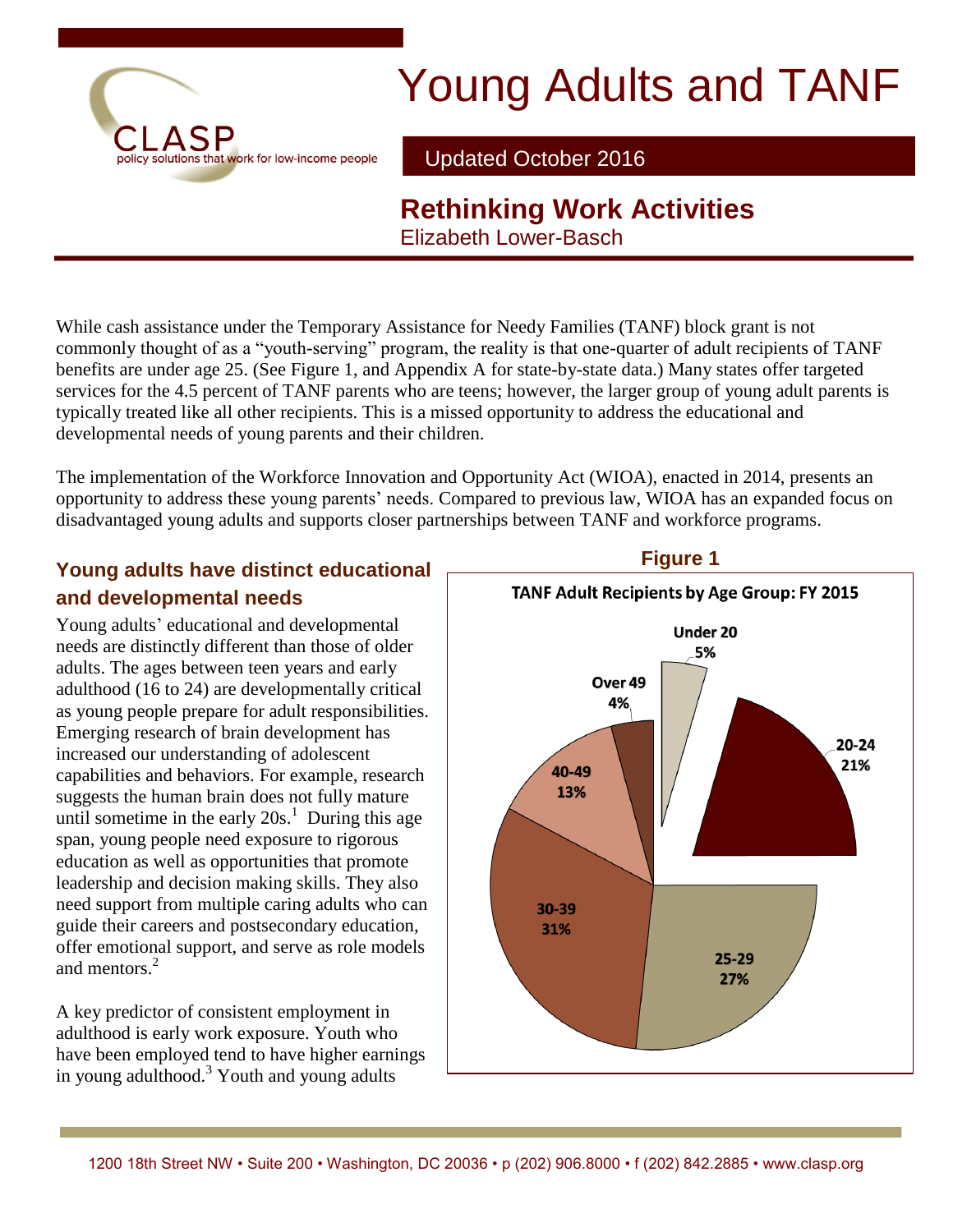

# **Young Adults and TANF**

Updated October 2016

need positive exposure to employment and the world of work through a variety of work experiences, such as internships, summer jobs, transitional jobs, and other forms of subsidized employment. This is especially critical for those living in poor and low-income communities, where work and employment opportunities are scarce across generations. Unfortunately, the proportion of teenagers and young adults who are able to find jobs has declined since the 1980s, with the steepest drops occurring in the past decade and among teens.<sup>4</sup> Youth and young adults ages 16 to 24 experience unemployment at double the national rate.

WIOA expanded the definition of out-of-school youth to age 24, recognizing that many young adults are not attached to school or work and that others are taking longer to complete their education and obtain consistent employment. One in seven young adults (over 5.5 million youth ages 16 to 24) are not attached to school or work.<sup>5</sup> Out-of-school youth are disproportionately youth of color, and many are parents (both custodial and noncustodial).

Workers with at least some postsecondary education now make up 65 percent of total employment, and all of the job growth since the recession has gone to such workers.<sup>6</sup> It's essential to ensure young adults, especially those who face challenges, have access to education, training, and workforce development opportunities that lead to stable employment and economic security.

The federal TANF law has special provisions for teen parents (see Appendix B) but does not otherwise treat young adults differently than other recipients. However, states and counties have the discretion to do so. TANF programs can more effectively serve young adults receiving cash assistance and improve their long-term outcomes by partnering with state and local workforce systems to develop policies and integrate service delivery strategies that target this population. In addition, young parents typically have young children, who have their own developmental needs. Consequently, young parents receiving TANF are likely to benefit from two-generational strategies that address parents' and children's needs simultaneously.

### **New opportunities to partner with WIOA**

In the past, partnerships between TANF and youth-serving workforce programs have primarily been limited to the use of TANF funds to support summer and year-round job programs for disadvantaged youth and young adults. (For an explanation of the rules concerning the use of TANF funds to serve young adults who are not parents, see appendix C.) The changes under WIOA create new reasons to consider expanded partnerships.

WIOA is heavily focused on out-of-school youth, requiring that at least 75 percent of available local funding under the youth component of WIOA (Title I Youth Workforce Investment Activities) be spent on out-ofschool youth. This is an increase from 30 percent under the Workforce Investment Act. That redirected funding gives states and local communities dedicated resources to implement effective employment, education, and youth development strategies for the most vulnerable young people in highly distressed communities. Partnering with TANF agencies can be an effective way to identify and serve out-of-school youth.

WIOA requires that at least 20 percent of youth formula funds be spent on paid and unpaid work experiences that incorporate academic and occupational education for out-of-school and in-school youth. Such work experiences can include summer and year-round employment opportunities, pre-apprenticeship programs,

 $\overline{2}$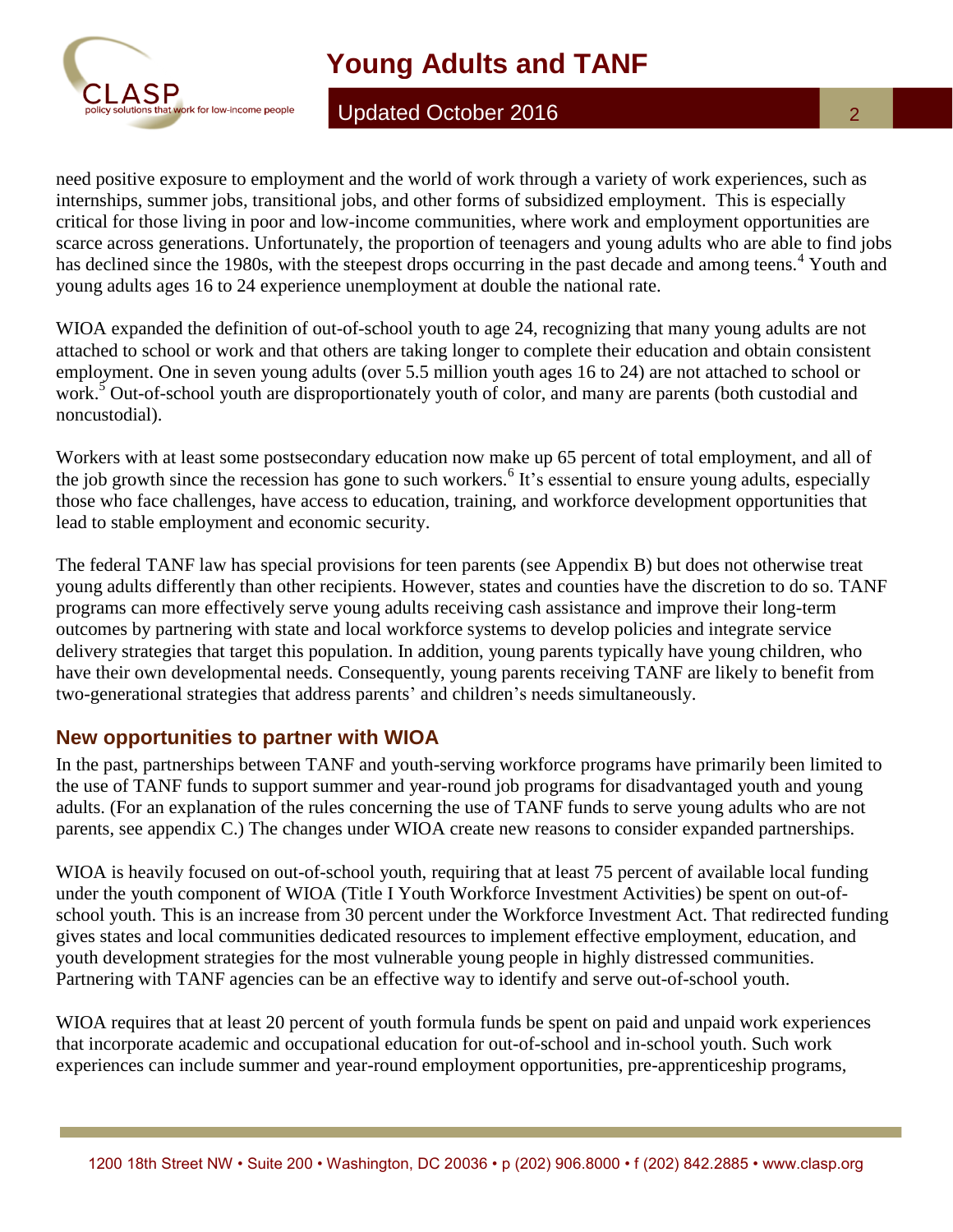

Updated October 2016

internships and job shadowing, and on-the-job training opportunities. Previously, these activities were allowed but not required. Such work experiences can count toward TANF participation requirements without limitation. WIOA also requires that at least 15 percent of vocational rehabilitation funds be spent on youth with disabilities. This funding is designed to provide pre-employment transition services to help students with disabilities make the transition from high school to postsecondary education programs and competitive integrated employment. Youth with disabilities may be children or parents in TANF cases.

#### **How to provide age appropriate services to young adults**

If appropriate services for youth and young adults are already available in the community, the simplest approach may be to allow young adults who are receiving TANF to meet their participation requirements by engaging in these services. These services may include WIOA youth programs and other education and training activities. Depending on the specific activities, and the age of the participants, such activities may be countable toward the TANF work participation rate. In other cases, the state may choose to allow recipients to participate in these activities even if the state does not receive credit toward the federal rate. For example, Nebraska allows recipients to meet their work participation requirements through Adult Basic Education (ABE), English as a Second Language (ESL) and General Education Development (GED) programs, despite the fact that they are not generally federally countable. (Initially, only recipients ages 24 and under were given this option; it was later opened to all recipients.)<sup>7</sup> However, as workforce and adult education funding is very limited, TANF funds may be needed to expand access as well as to provide supportive services.

Another approach is to create specialized services for young adults receiving benefits. For several years, Minnesota has supported a subsidized jobs programs specifically targeted to youth and young adults in TANF families (either as parents or children).<sup>8</sup> New York City recently released a discussion paper on a proposed "Youth Pathways" service strategy that would fund contractors to conduct in-depth assessments of young adults, conduct motivational interviews, provide mentoring and peer support, and direct clients to services that are tailored to individualized strengths, interests, and needs.  $9^{\circ}$  This approach is most appropriate in places where there are large populations of TANF recipients, so that there are enough young adults to justify specialized services.

A next step is to use a mixture of WIOA and TANF funds to create a comprehensive set of services for disadvantaged young adults, whether they are receiving cash assistance or not. Since the majority of TANF recipients receive assistance for less than a year at a time,<sup>10</sup> it makes sense to develop career pathways systems that allow young adults to progress toward economic security without having to start over when they start or stop receiving cash assistance. Ohio has recently directed all counties to operate a combined comprehensive case management program for both TANF and WIOA participants ages 16 to 24.<sup>11</sup>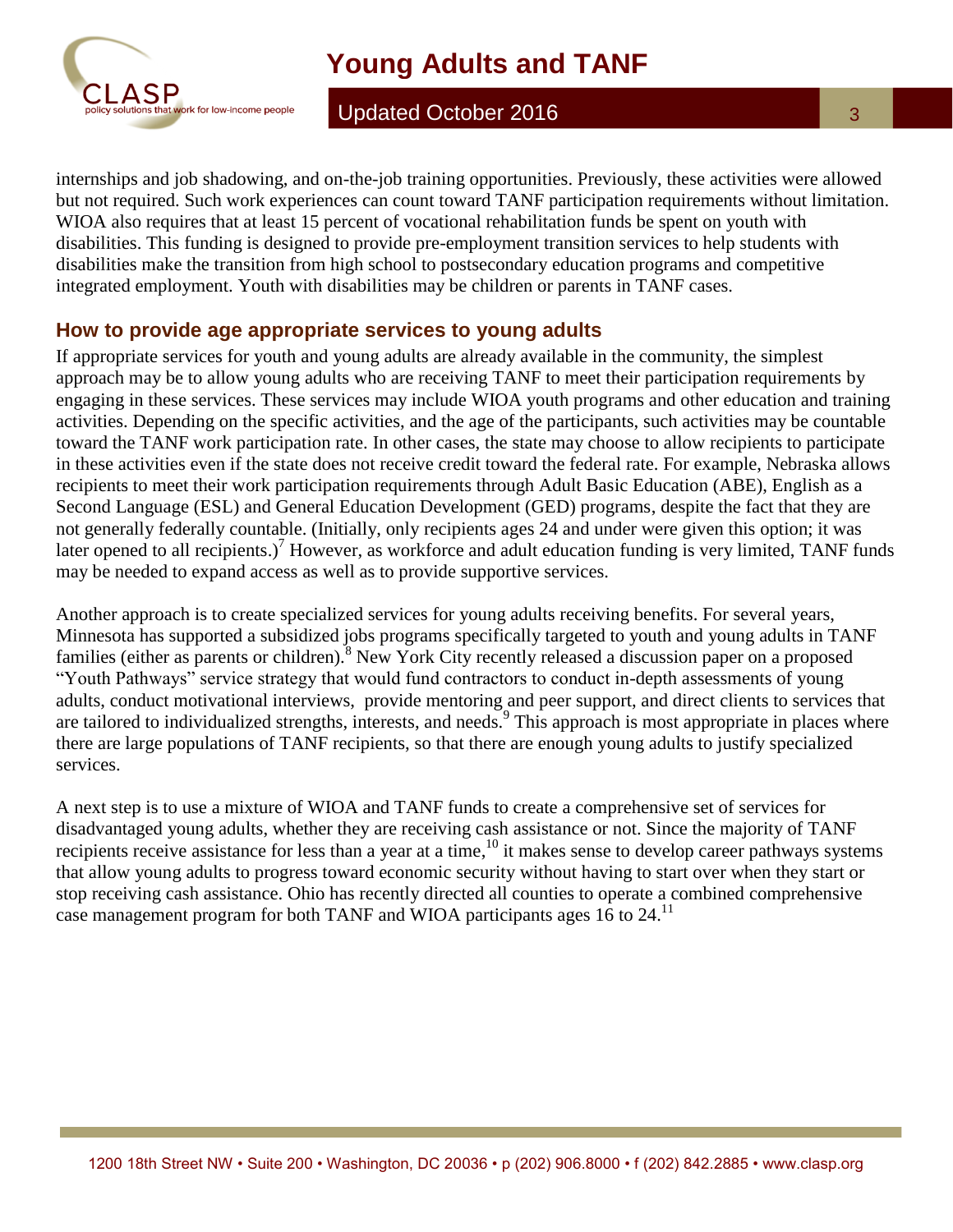

# Appendix A – Age Distribution of TANF adult recipients by state

**TANF Adult Recipients by Age Group: FY 2015**

| <b>Age of Adult Recipients (percent)</b> |                               |            |              |              |              |              |            |
|------------------------------------------|-------------------------------|------------|--------------|--------------|--------------|--------------|------------|
| <b>State</b>                             | <b>Total Adult recipients</b> | Under 20   | 20-24        | 25-29        | 30-39        | 40-49        | Over 49    |
| <b>U.S. Total</b>                        | 744,257                       | 4.5        | 20.5         | 26.8         | 31.0         | 13.1         | 4.2        |
| Alabama                                  | 7,314                         | 4.2        | 25.6         | 31.1         | 29.6         | 7.9          | 1.6        |
| Alaska                                   | 2,731                         | 2.9        | 14.8         | 23.4         | 34.5         | 17.4         | 7.0        |
| Arizona                                  | 5,364                         | 3.3        | 15.0         | 22.1         | 34.1         | 18.9         | 6.7        |
| Arkansas                                 | 2,846                         | 5.5        | 28.1         | 29.3         | 28.3         | 7.6          | 1.2        |
| California                               | 279,666                       | 4.5        | 20.6         | 27.1         | 29.4         | 13.4         | 4.9        |
| Colorado                                 | 13,487                        | 3.0        | 16.4         | 26.8         | 35.5         | 14.4         | 3.9        |
| Connecticut                              | 7,836                         | 5.6        | 25.7         | 29.0         | 28.4         | 9.5          | 1.8        |
| Delaware                                 | 1,459                         | 5.2        | 23.2         | 26.5         | 30.3         | 10.8         | 4.0        |
| District of Columbia                     | 3,992                         | 3.7        | 24.7         | 28.2         | 32.1         | 9.0          | 2.3        |
| Florida                                  | 14,333                        | 1.7        | 14.8         | 26.9         | 34.8         | 17.6         | 4.2        |
| Georgia                                  | 2,725                         | 5.3        | 23.8         | 30.2         | 29.5         | 9.3          | 2.0        |
| Hawaii                                   | 7,116                         | 2.6        | 15.3         | 24.3         | 35.1         | 16.8         | 5.9        |
| Idaho                                    | 91                            | 6.0        | 23.5         | 25.8         | 29.7         | 12.0         | 3.0        |
| Illinois                                 | 7,168                         | 2.2        | 22.8         | 29.0         | 32.8         | 10.1         | 3.0        |
| Indiana                                  | 1,721                         | 6.6        | 21.3         | 23.5         | 29.5         | 14.3         | 4.9        |
| Iowa                                     | 7,670                         | 4.2        | 20.7         | 27.4         | 32.1         | 12.2         | 3.4        |
| Kansas                                   | 3,647                         | 5.7        | 21.3         | 24.9         | 30.8         | 13.2         | 4.1        |
| Kentucky                                 | 9,180                         | 5.1        | 23.2         | 29.3         | 30.4         | 10.0         | 1.9        |
| Louisiana                                | 1,478                         | 3.7        | 20.9         | 31.7         | 33.8         | 8.7          | 1.3        |
| Maine                                    | 3,069                         | 2.8        | 17.8         | 27.6         | 35.2         | 13.5         | 3.1        |
| Maryland                                 | 10,791                        | 3.7        | 20.8         | 29.5         | 32.9         | 10.9         | 2.1        |
| Massachusetts                            | 22,656                        | 3.8        | 15.9         | 24.5         | 36.0         | 15.8         | 4.0        |
| Michigan                                 | 10,593                        | 5.2        | 27.9         | 26.3         | 28.5         | 9.7          | 2.3        |
| Minnesota                                | 9,345                         | 10.7       | 27.1         | 28.0         | 25.0         | 7.2          | 2.0        |
| Mississippi                              | 3,309                         | 8.5        | 38.9         | 30.0         | 18.9         | 3.3          | 0.3        |
| Missouri                                 | 17,530                        | 5.3        | 27.8         | 28.9         | 27.1         | 9.1          | 1.8        |
| Montana                                  | 1,714                         | 4.4        | 15.4         | 27.2         | 37.1         | 12.3         | 3.7        |
| Nebraska                                 | 1,526                         | 6.0        | 20.2         | 30.5         | 31.8         | 8.5          | 3.1        |
| Nevada                                   | 7,585                         | 4.0        | 18.7         | 26.4         | 34.5         | 13.0         | 3.4        |
| New Hampshire                            | 1,484                         | 3.4        | 19.2         | 30.6         | 33.5         | 10.7         | 2.6        |
| New Jersey                               | 15,025                        | 2.8<br>5.3 | 18.0<br>20.4 | 27.5<br>26.5 | 34.5<br>32.2 | 13.2         | 3.9<br>2.8 |
| New Mexico<br>New York                   | 7,866                         |            | 17.1         | 26.4         | 30.2         | 12.8<br>14.2 |            |
| North Carolina                           | 65,550<br>4,604               | 6.3<br>5.6 | 26.7         | 28.9         | 24.6         | 11.5         | 5.9<br>2.7 |
|                                          | 542                           | 4.3        | 21.1         | 29.5         | 31.4         | 10.6         | 3.2        |
| North Dakota<br>Ohio                     | 16,322                        | 4.7        | 27.1         | 25.7         | 27.7         | 11.7         | 3.1        |
| Oklahoma                                 | 2,297                         | 6.5        | 18.6         | 26.2         | 33.1         | 12.9         | 2.7        |
| Oregon                                   | 13,453                        | 3.8        | 16.0         | 23.3         | 36.9         | 16.0         | 4.0        |
| Pennsylvania                             | 44,086                        | 3.3        | 21.8         | 24.5         | 34.0         | 12.9         | 3.5        |
| Rhode Island                             | 3,423                         | 6.3        | 21.5         | 26.6         | 31.1         | 11.9         | 2.7        |
| South Carolina                           | 4,341                         | 7.4        | 24.9         | 28.6         | 29.1         | 8.6          | 1.4        |
| South Dakota                             | 652                           | 4.3        | 14.1         | 28.5         | 34.4         | 14.1         | 4.5        |
| Tennessee                                | 23,096                        | 4.3        | 21.7         | 26.7         | 28.3         | 15.7         | 3.3        |
| Texas                                    | 8,626                         | 2.9        | 17.1         | 25.8         | 35.4         | 12.9         | 5.9        |
| Utah                                     | 1,727                         | 1.9        | 12.2         | 22.6         | 38.3         | 19.0         | 5.9        |
| Vermont                                  | 1,549                         | 6.0        | 20.2         | 27.1         | 33.2         | 11.5         | 2.0        |
| Virginia                                 | 12,909                        | 3.1        | 19.8         | 29.3         | 33.7         | 11.1         | 3.0        |
| Washington                               | 22,101                        | 5.1        | 18.8         | 24.2         | 33.3         | 14.4         | 4.2        |
| West Virginia                            | 2,857                         | 5.5        | 23.5         | 29.4         | 30.9         | 8.9          | 1.8        |
| Wisconsin                                | 12,749                        | 3.9        | 20.4         | 26.1         | 32.9         | 13.9         | 2.8        |
| Wyoming                                  |                               | 2.5        | 13.3         | 22.3         | 41.9         | 16.9         | 3.1        |
|                                          | 126                           |            |              |              |              |              |            |

\*Note: Totals may not sum due to rounding. Percent distribution based on collected and reported responses.

*Source***: Unpublished run from the National TANF Data File as of 11/02/2015 provided by ACF**

4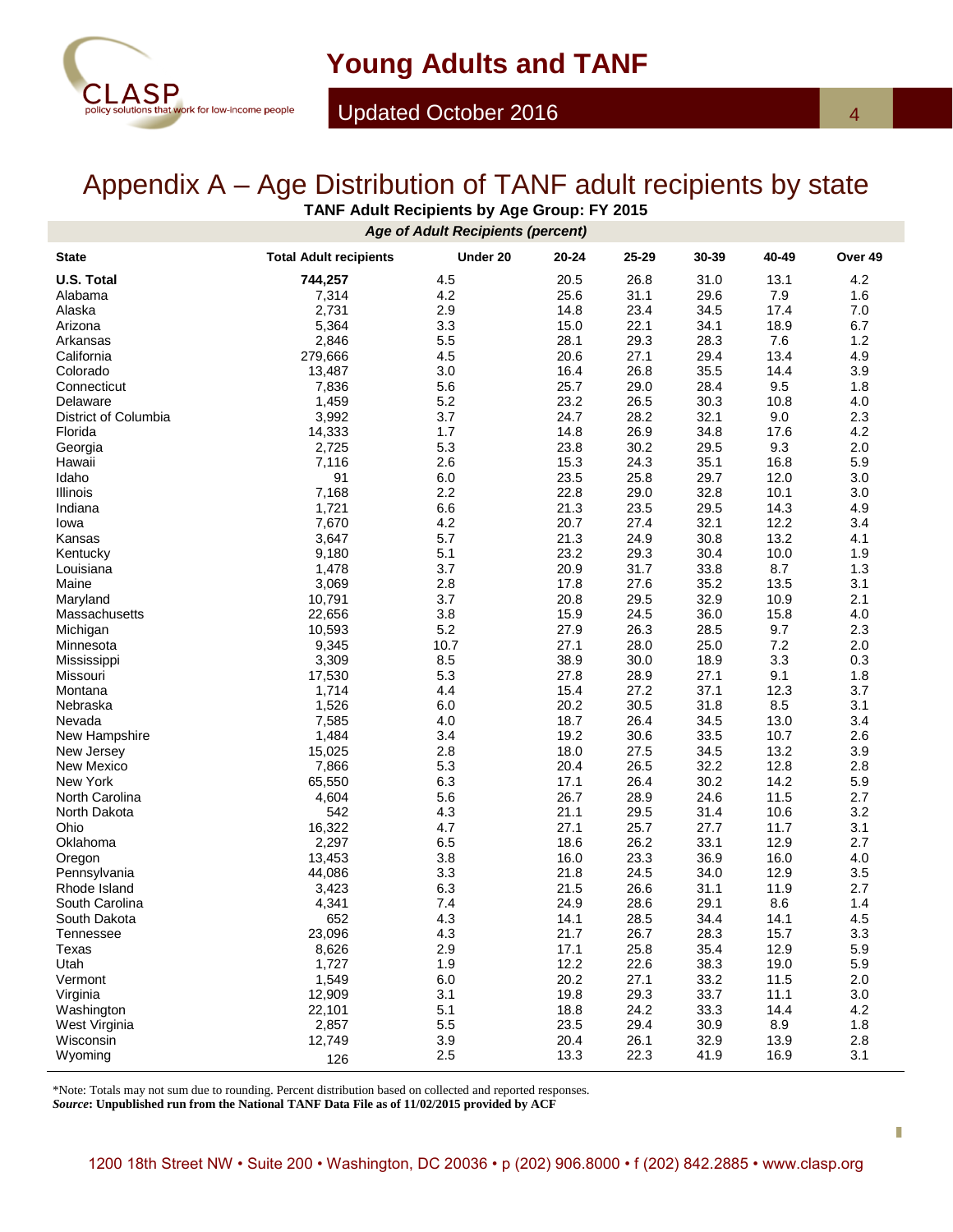

# Appendix B- Federal TANF provisions affecting teen parents

#### **Minor parent requirements**

Under federal law, states are required to impose two rules on minor parents (under age 18) who receive federally funded TANF assistance.

- 1) Minor parents who have not graduated high school (or the equivalent) must participate in educational activities once their baby is 12 weeks old. Social Security Act § 408(a)(4)
- 2) Unmarried minor parents must live in an approved setting, typically with their parents, adult relatives or guardians, although the state has discretion to approve other living arrangements when they are determined to be in the best interest of the family. Social Security Act § 408(a)(5)

States have a great deal of flexibility in how they implement these rules, particularly with regard to the circumstances when an "alternative living arrangement" (other than living with the minor's parents) can be approved. $12$ 

### **Special provision regarding counting of high school attendance for work participation rate**

The primary performance measure under TANF is the work participation rate (WPR). Under the WPR, states must engage a target share of families receiving assistance in a specific list of countable work activities for at least 30 hours a week (20 hours a week for single parents with one or more children under age 6) or face financial penalties. The list of countable activities emphasizes work and work experience and limits the credit that states receive for engaging recipients in education and training or in activities such as substance abuse treatment aimed at removing barriers to employment. Specifically, for most recipients, the following activities can only count toward the required hours once a recipient has engaged in at least 20 hours per week of a core activity (such as community service or subsidized employment):

- Participation in job skills training directly related to employment;
- Education directly related to employment, in the case of a recipient who has not received a high school diploma or a certificate of high school equivalency; and
- Satisfactory attendance at secondary school or in a course of study leading to a certificate of general equivalence, in the case of a recipient who has not completed secondary school or received such a certificate.

However, teens who are heads of household may be deemed to be engaged in work if they maintain satisfactory attendance at secondary school or the equivalent during the month or participate in education directly related to employment for an average of at least 20 hours per week during the month. Social Security Act § 407(c)(2)(C). The statute is clear that this exception applies to teen parents under the age of 20. However, in practice, it appears that states may apply it only to minor parents. A Congressional Research Service analysis found that while 42.2 percent of minor teens without a high school diploma were deemed to be participating on this basis, only 9.6 percent of 19-year-olds without a diploma were so counted.<sup>13</sup>